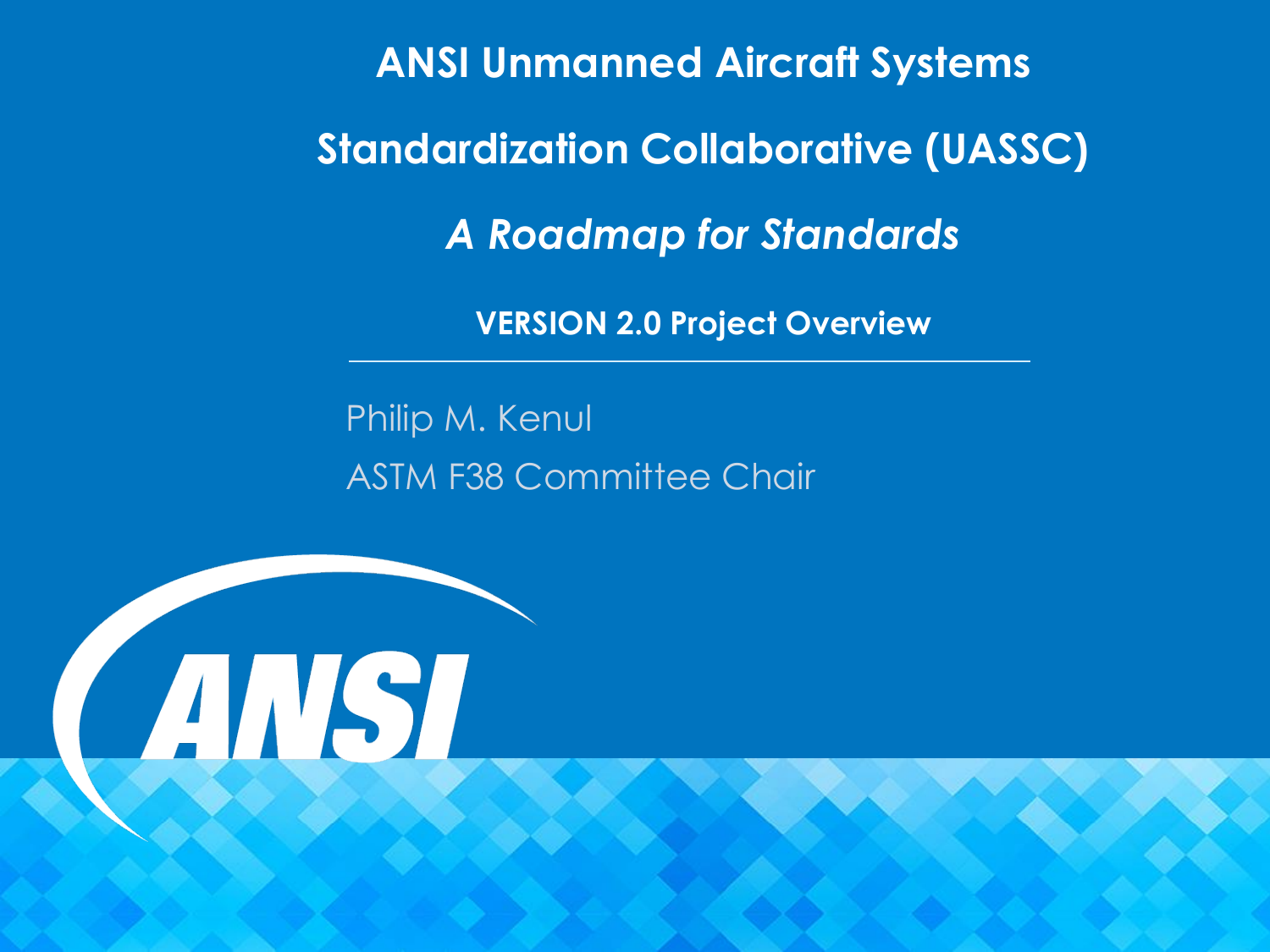American Society of Mechanical Engineers







### **Why a Roadmap? Many Standards Developing Organizations (SDOs) Involved in UAS** International R K **ASTM Organization** RTCA, Inc. for International **INTERNATIONAL Standardization** THE GOLD STANDARD FOR AVIATION SINCE 1935 Standards Worldwide IEEE **ANDARDS** Consumer  $SSOCIATION$ **Technology** SAE International Institute of Association Electrical and **INTERNATIONAL**® Electronics Engineers **Underwriters** National Fire **Open Laboratories Inc.**.. Protection **Geospatial** Association Consortium Making location count. Underwriters Laboratories Inc. NFPA Telecommunications American Society Industry of Safety Association Professionals Telecommunications Industry Assn.







ANSI UASSC Project Overview © 2019 **2**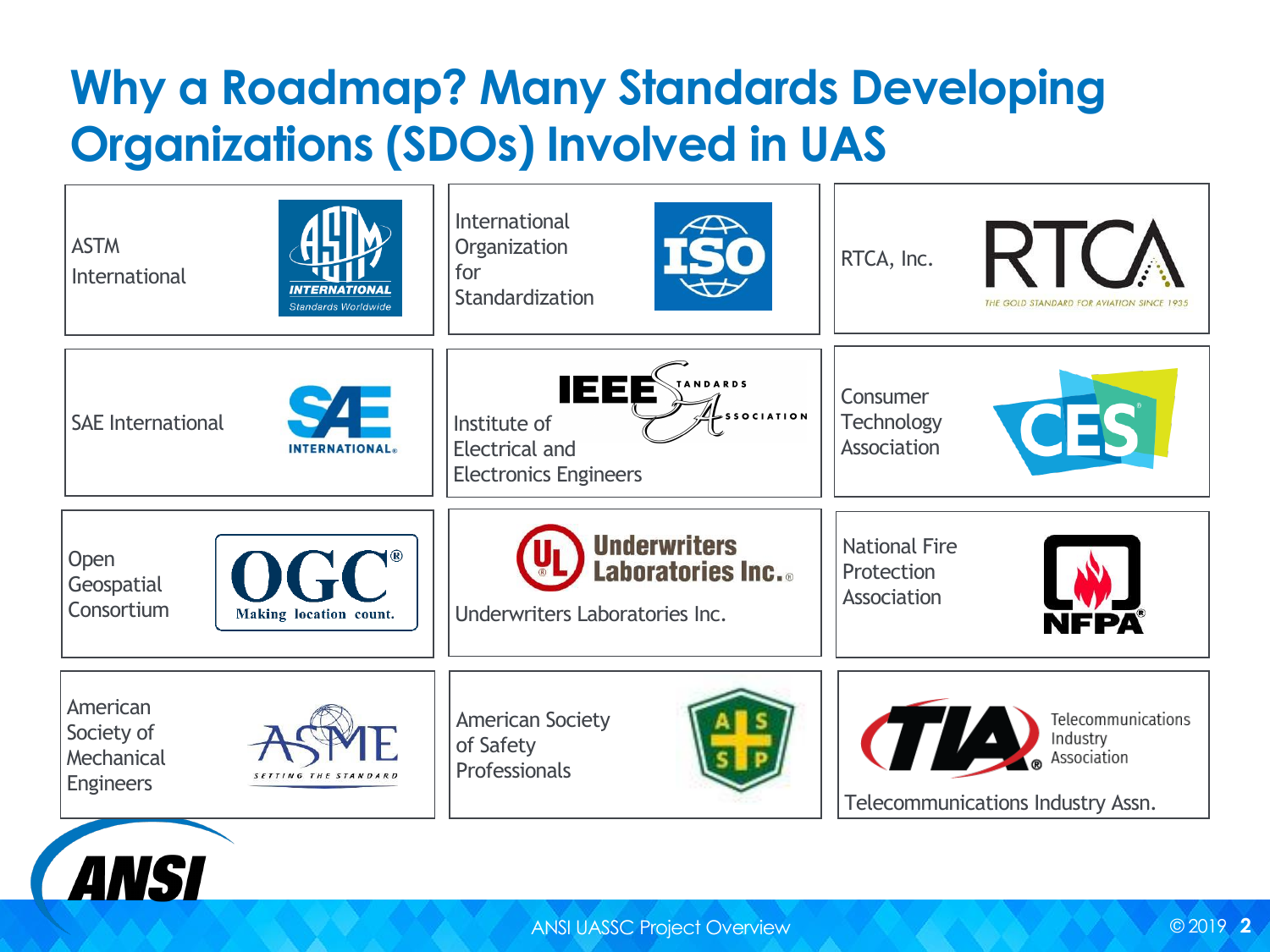# **May 19, 2017 ANSI UAS Standardization Coordination Meeting**

- ◆ 42 organizations including industry, trade associations, SDOs, federal agencies, coalitions, academia, et al.
- ◆ Proposed UASSC mission, objectives, deliverables, current standards, focus

# **September 28, 2017 UASSC Kick-off Meeting**

- ◆ 83 attendees from 58 organizations including industry, trade associations, SDOs, government and others
- ◆ Approved UASSC mission, objectives and deliverables



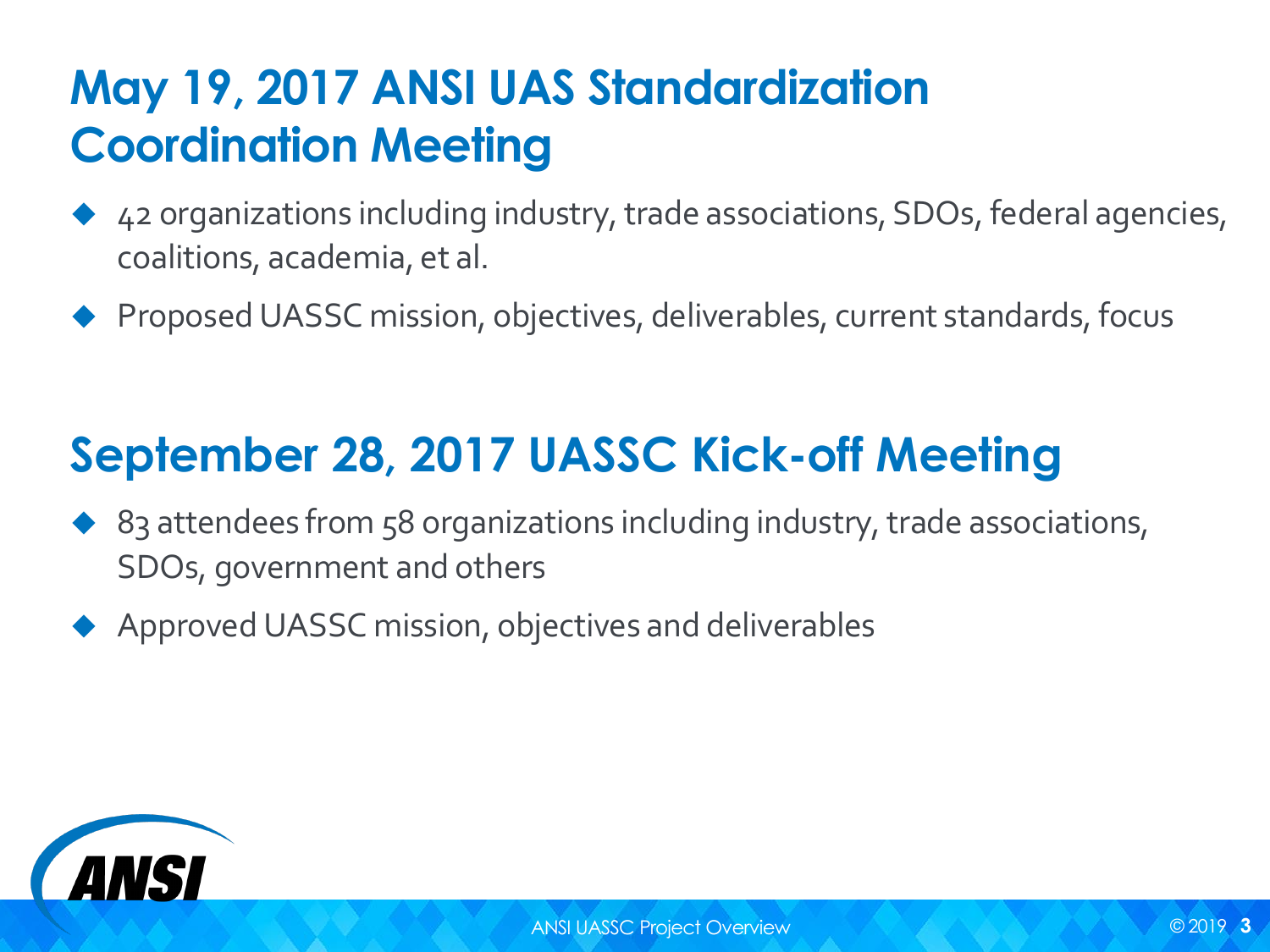# **Mission and Deliverable**

- **Mission:** To coordinate and accelerate the development of the standards and conformity assessment programs needed to facilitate the safe integration of unmanned aircraft systems (UAS) into the national airspace system (NAS) of the United States, with international coordination and adaptability
- **Deliverable:** A comprehensive roadmap published in December 2018 describing the current and desired standardization landscape for UAS
	- ─ Available as a free download at [www.ansi.org/uassc](http://www.ansi.org/uassc)



# **STANDARDIZATION** For Unmanned Aircraft Systems, Version 1.0

Prepared by the ANSI Unmanned Aircraft Systems Standardization Collaborative (UASSC) DECEMBER 2018

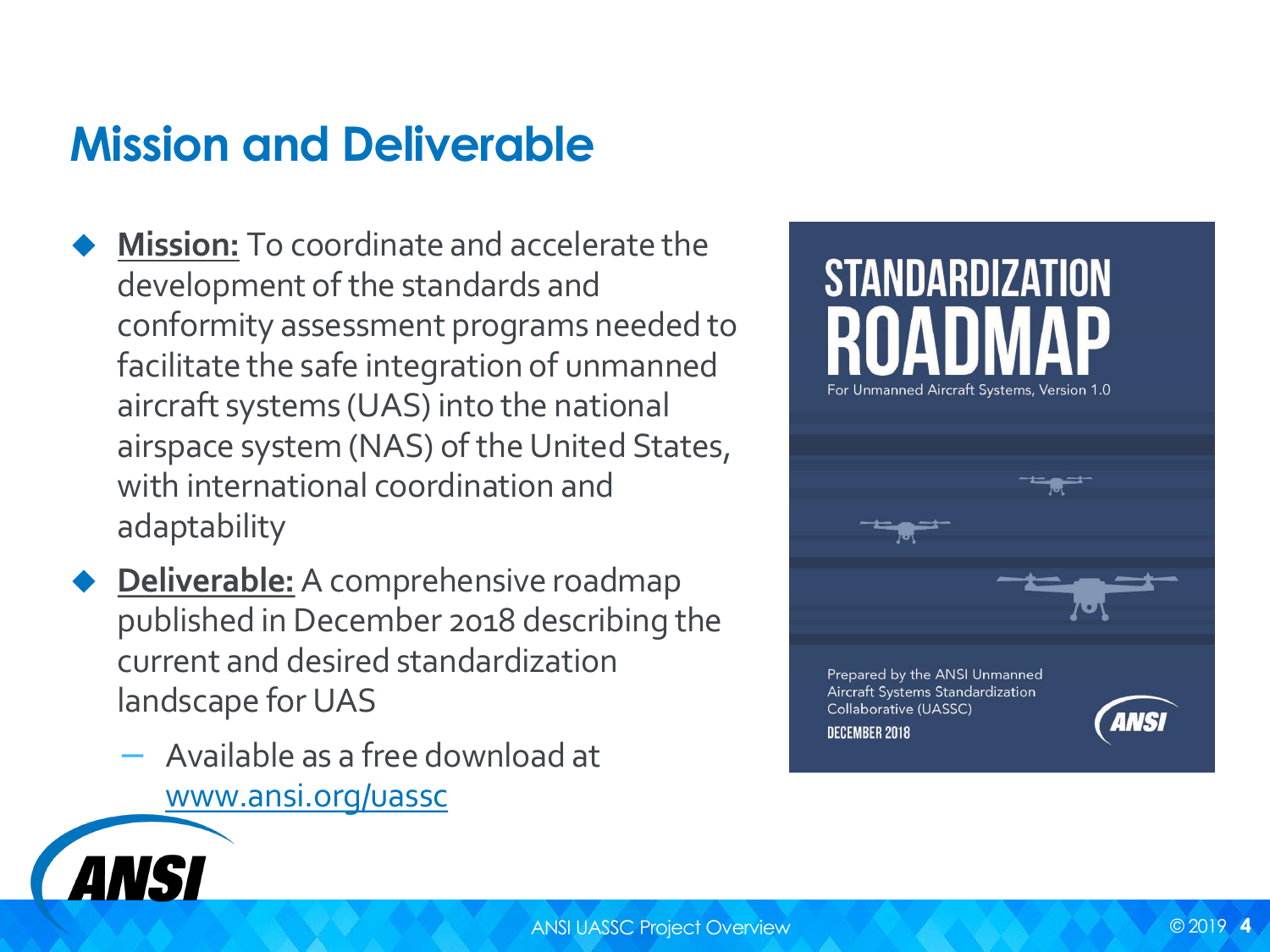# **Structure and Participation**

- ◆ Steering Committee
- ◆ WG1 Airworthiness
- WG2 Flight Operations and Personnel Qualifications
- WG3 Infrastructure Inspections and Commercial Services Operations
- WG4 Public Safety Operations
- Participation open to UAS stakeholders that have U.S. operations
	- ─ ANSI membership not a prerequisite
	- ─ Participants come from industry, government agencies, standards developing organizations (SDOs), and other interested stakeholders
	- ─ **Over 300 individuals from some 175 public- and private-sector organizations** supported the roadmap's development

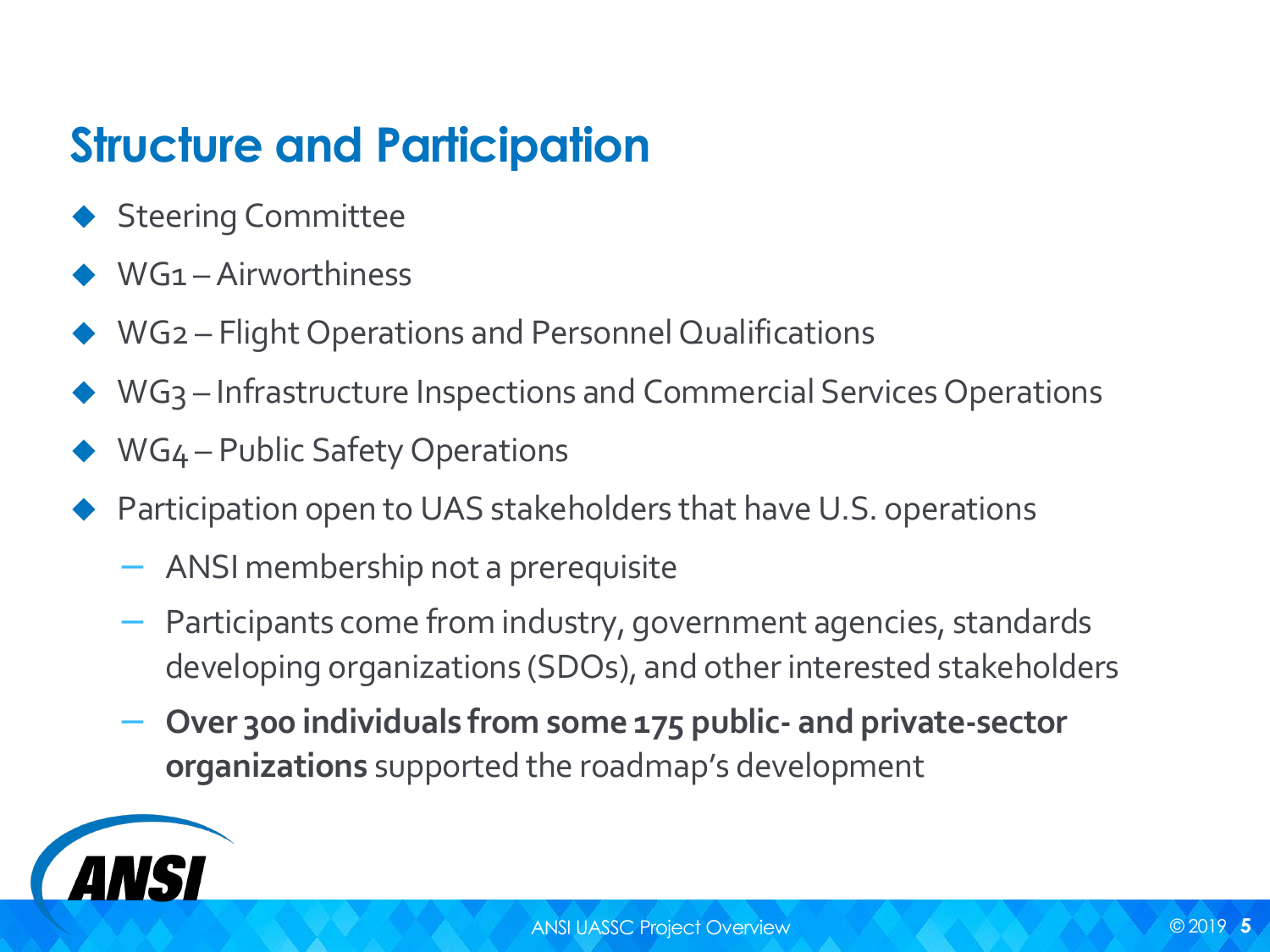# **WGs' Approach to Gap Analysis**

### If published standards adequately address the issue, **STOP** (NO GAP)

State the Gap **Provide a recommendation** how to address the gap



List an organization(s) that can address the R&D and standards gap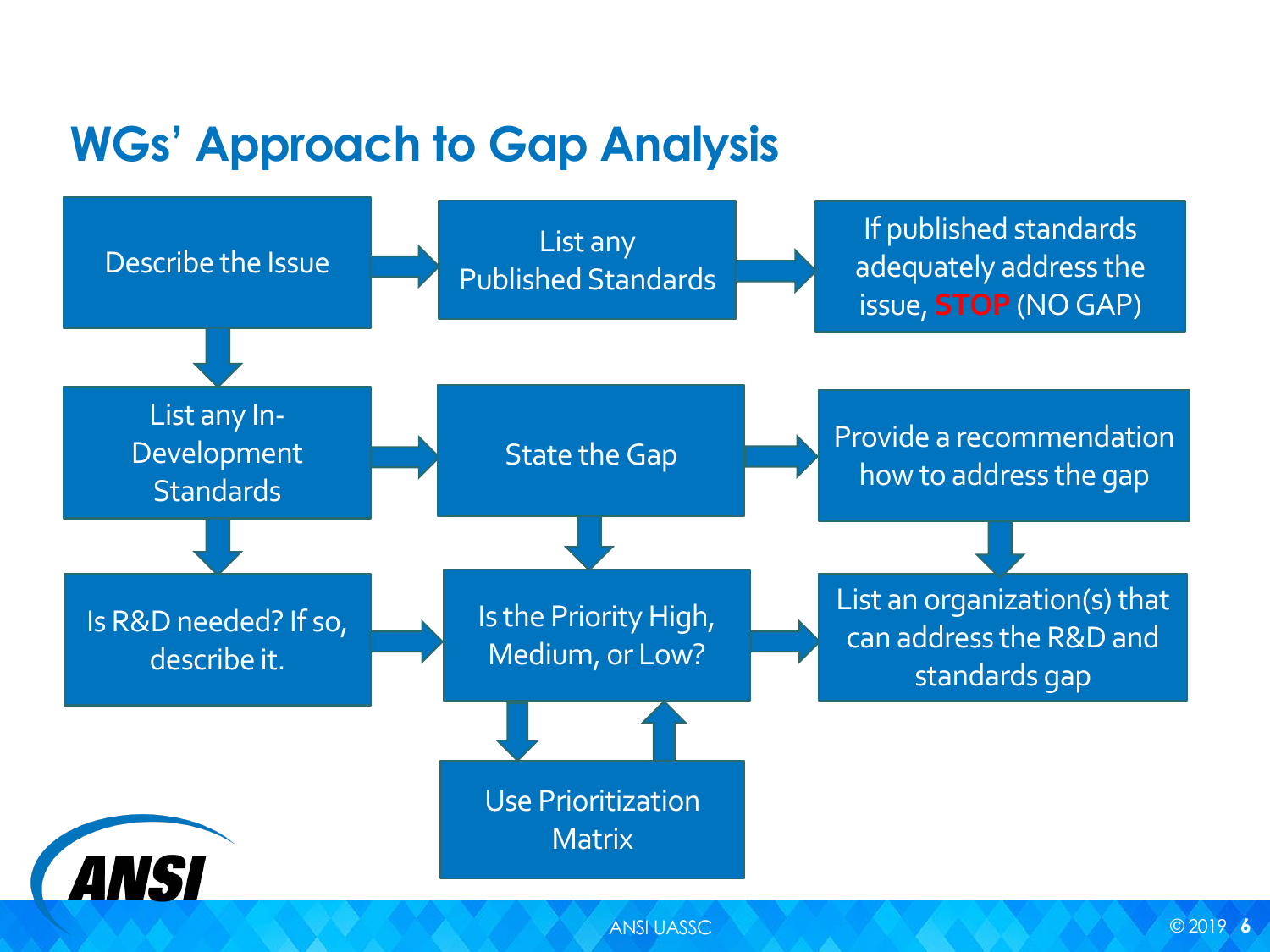# **Sample Gap Statement**

- Gap: Crane Inspection Using UAS. Standards are needed to cover requirements for the use of UAS in the inspection, testing, maintenance and operation of cranes and other material handling equipment covered within the scope of ASME's B30 volumes.
- **R&D Needed:** No
- Recommendation: Complete work on ASME B30.32 to address crane inspections using UAS.
- ◼ **Priority:** Medium\*
- **(NEW) Status of Progress:** Options: Closed (completed), Green (moving forward), Yellow (delayed), Red (at a standstill), Not Started, Withdrawn, or Unknown
- **(NEW) Update:** Narrative statement summarizing any significant changes from version 1
- **Organization:** ASME



\* For any NEW gaps refer to prioritization matrix on next two slides

© 2019 **7**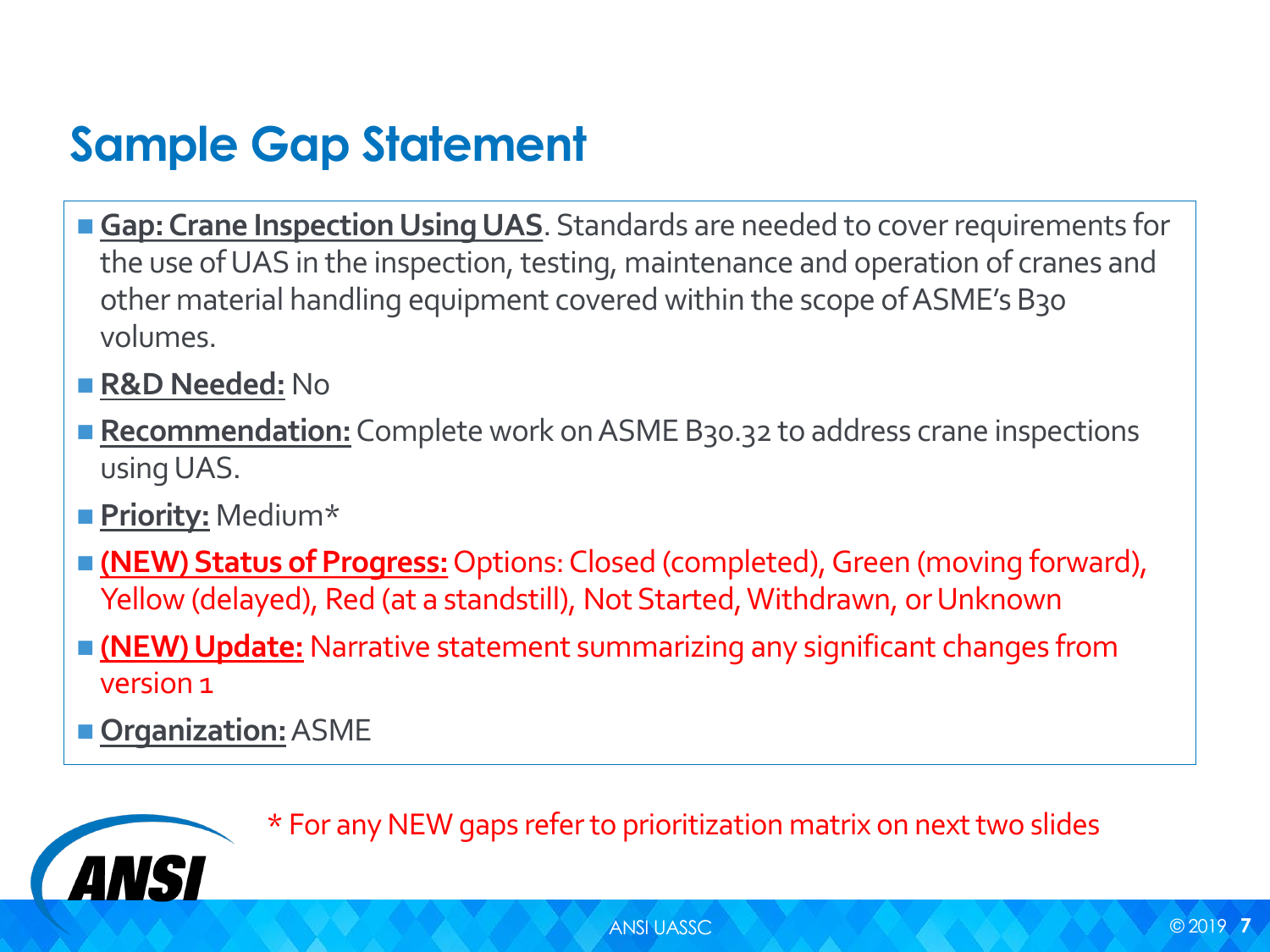## **Prioritization Matrix: Making the CASE for the Gap Priority Level**

### **Criteria**

- **Example 2 Figure 1 Criticality (Safety/Quality Implications)** How important is the project? How urgently is a standard or guidance needed? What would be the consequences if the project were not completed or undertaken? A high score means the project is more critical.
- **Example:** Achievability (Time to Complete) Does it make sense to do this project now, especially when considered in relation to other projects? Is the project already underway or is it a new project? A high score means there's a good probability of completing the project soon.





- **Scoring Values** 
	- 3 critical
	- 2 somewhat critical
- **•** 1 not critical

- 3 project near completion
- 2 project underway
- 1 new project

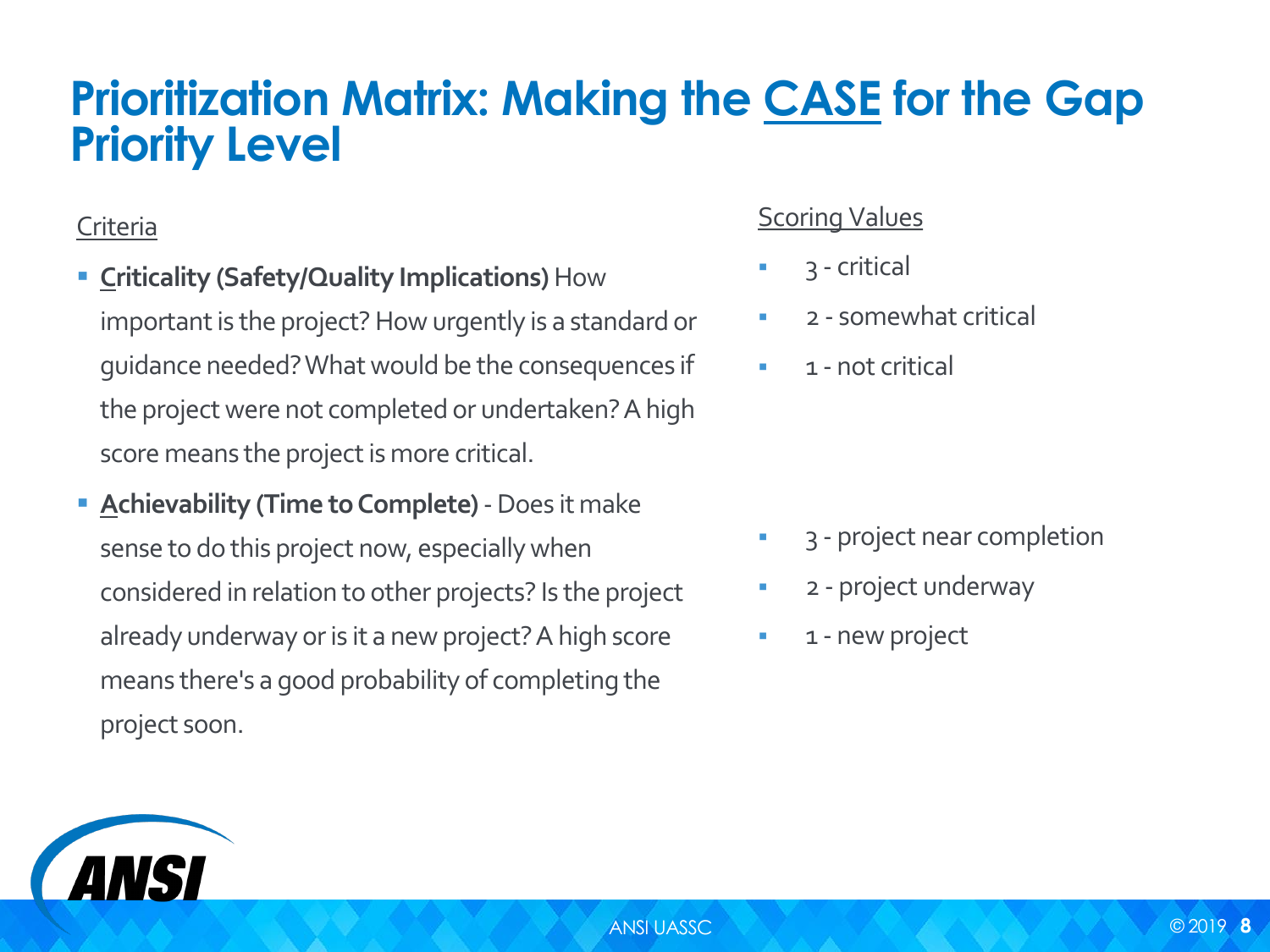# **Prioritization Matrix (contd.)**

**Criteria** 

- **Example 12 Scope (Investment of Resources) Will the project** require a significant investment of time/work/money? Can it be completed with the information/tools/resources currently available? Is pre-standardization research required? A high score means the project can be completed without a significant additional investment of resources.
- **Effect (Return on Investment)** What impact will the completed project have on the industry? A high score means there are significant gains for the industry by completing the project. Score Rankings
	- **High Priority (a score of 10-12)**
	- Medium Priority (a score of 7-9)
	- Low Priority (a score of 4-6)





### **Scoring Values**

- **B** 3 low resource requirement
- 2 medium resource requirement
- **EXEC** 1 resource intensive

- 3 high return
- **•** 2 medium return
- **•** 1 low return



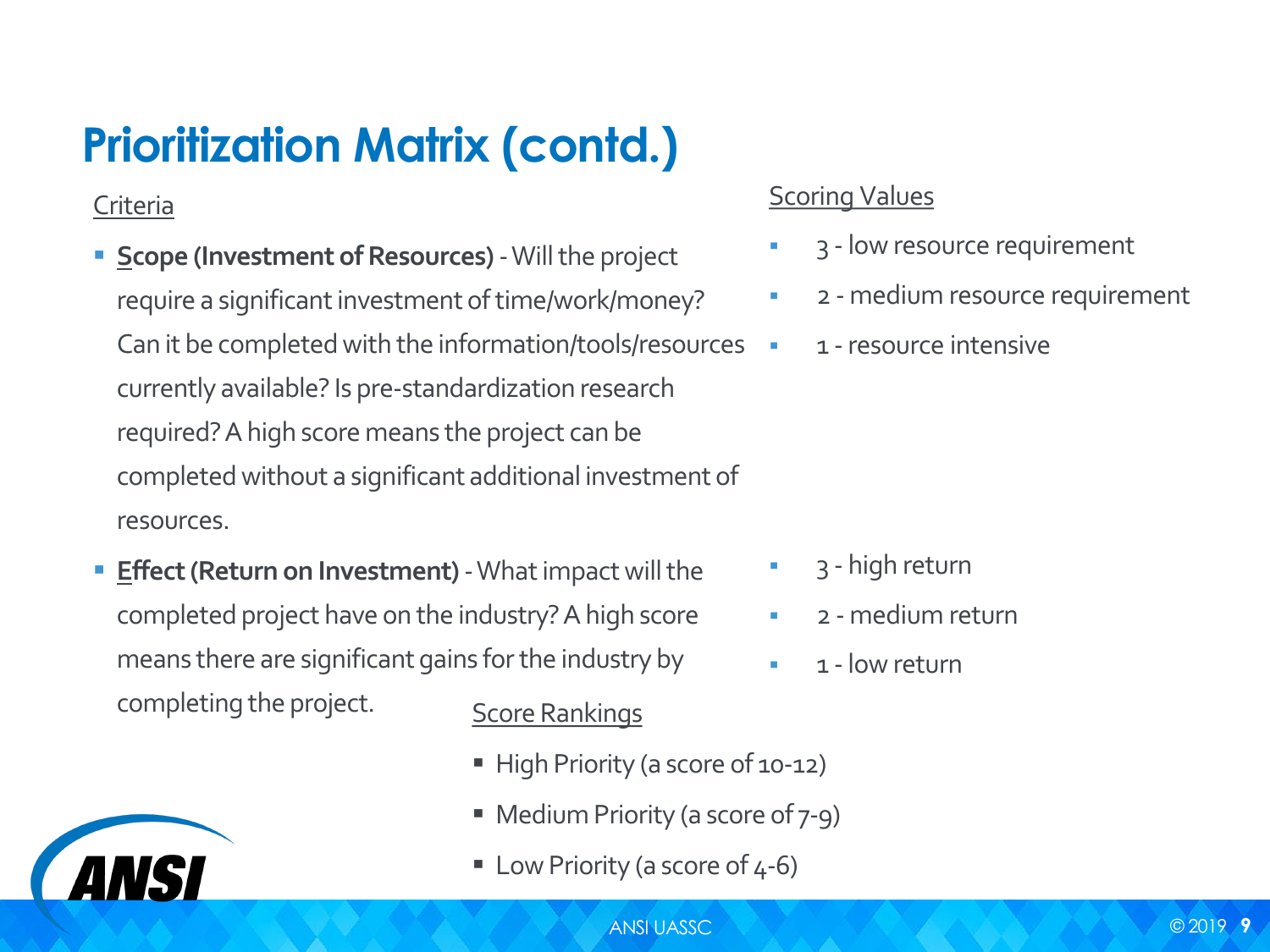# **Roadmap Gaps Breakdown**

| Section                                                      | High<br>$(o-z \text{ years})$ | Medium<br>$(2-5 \text{ years})$ | Low<br>$(5 + \gamma ears)$ | Total |
|--------------------------------------------------------------|-------------------------------|---------------------------------|----------------------------|-------|
| WG1 Airworthiness                                            | 16                            | $\overline{2}$                  |                            | 19    |
| WG2 Flight<br>Operations                                     |                               | $\overline{2}$                  |                            | 11    |
| WG3 Infrastructure<br>Inspections/<br><b>Commercial Svcs</b> |                               |                                 |                            | 12    |
| <b>WG4 Public Safety</b><br>Operations                       |                               |                                 |                            |       |
| <b>WG2 Personnel</b><br>Qualifications                       |                               |                                 |                            |       |
| Total                                                        | 40                            | 17                              |                            | 60    |



36 gaps need Research & Development

ANSI UASSC Project Overview © 2019 **10**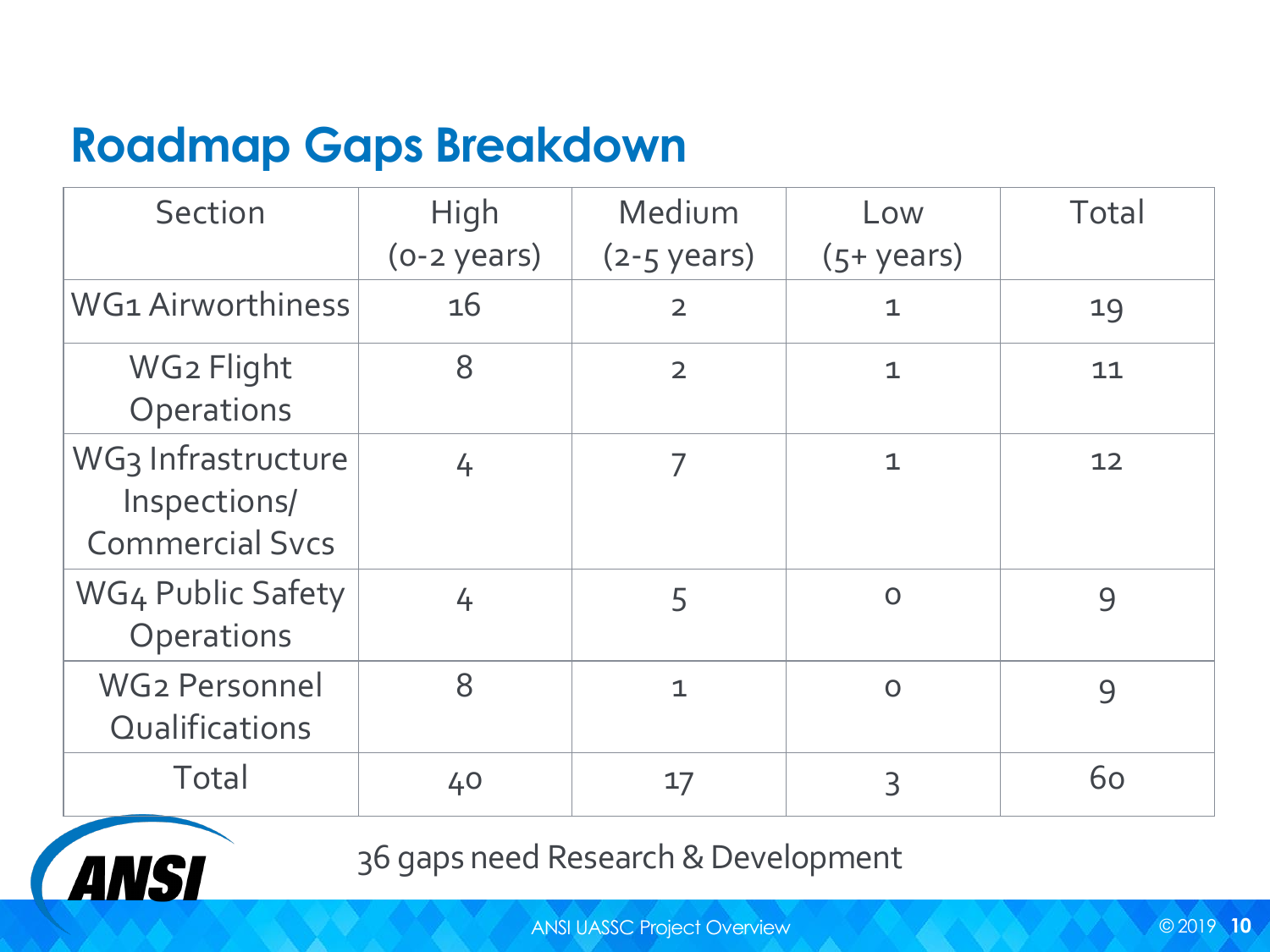# **Goals for Version 2**

- ◆ Expand topics covered
	- ─ spectrum, urban air mobility, and recreational operations
- ◆ Bring in subject matter experts not previously involved
- Identify potentially overlooked issues and gaps
- Track progress to address the roadmap recommendations, including new or completed work
- Review priorities, noting steering committee rankings of high priority gaps
- Incorporate participant feedback and update the document as appropriate
- Publish roadmap version 2.0 end of June 2020

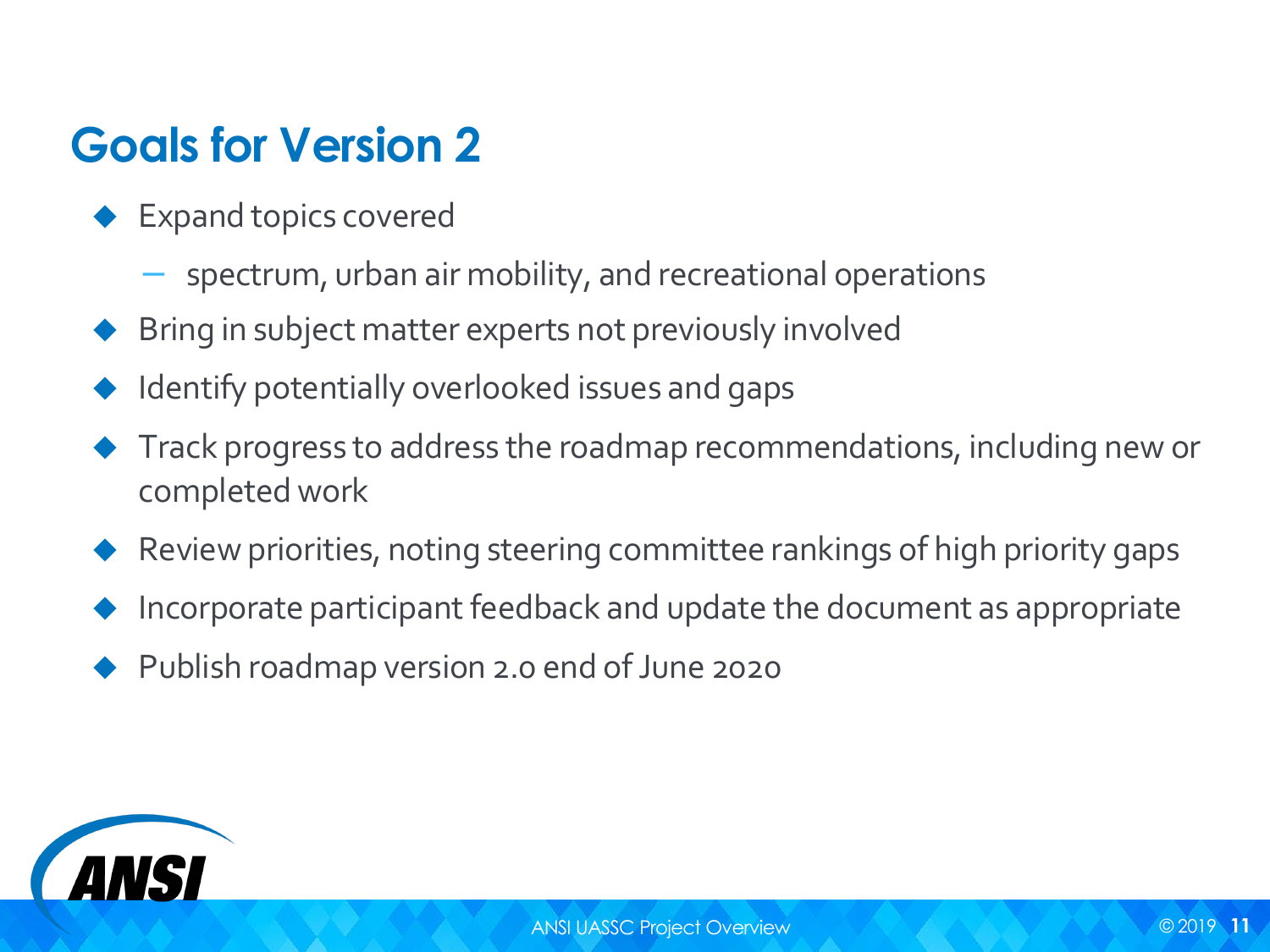### **Questions Related to the Roadmap and Roadmap Update**

- What are the top UAS issues of concern for your organization?
- What issues, activities, or initiatives are missing from the roadmap or not adequately covered in your view?
- Please provide any comments that you have on the roadmap's organization.
- Who is not here today who should be involved in this effort?

### **Questions Related to UAS Standardization**

- What topics are not being adequately addressed in UAS standardization?
- What overlap or duplication exists in UAS standardization?



# **VERSION 2 : Breakout Groups - Questions**

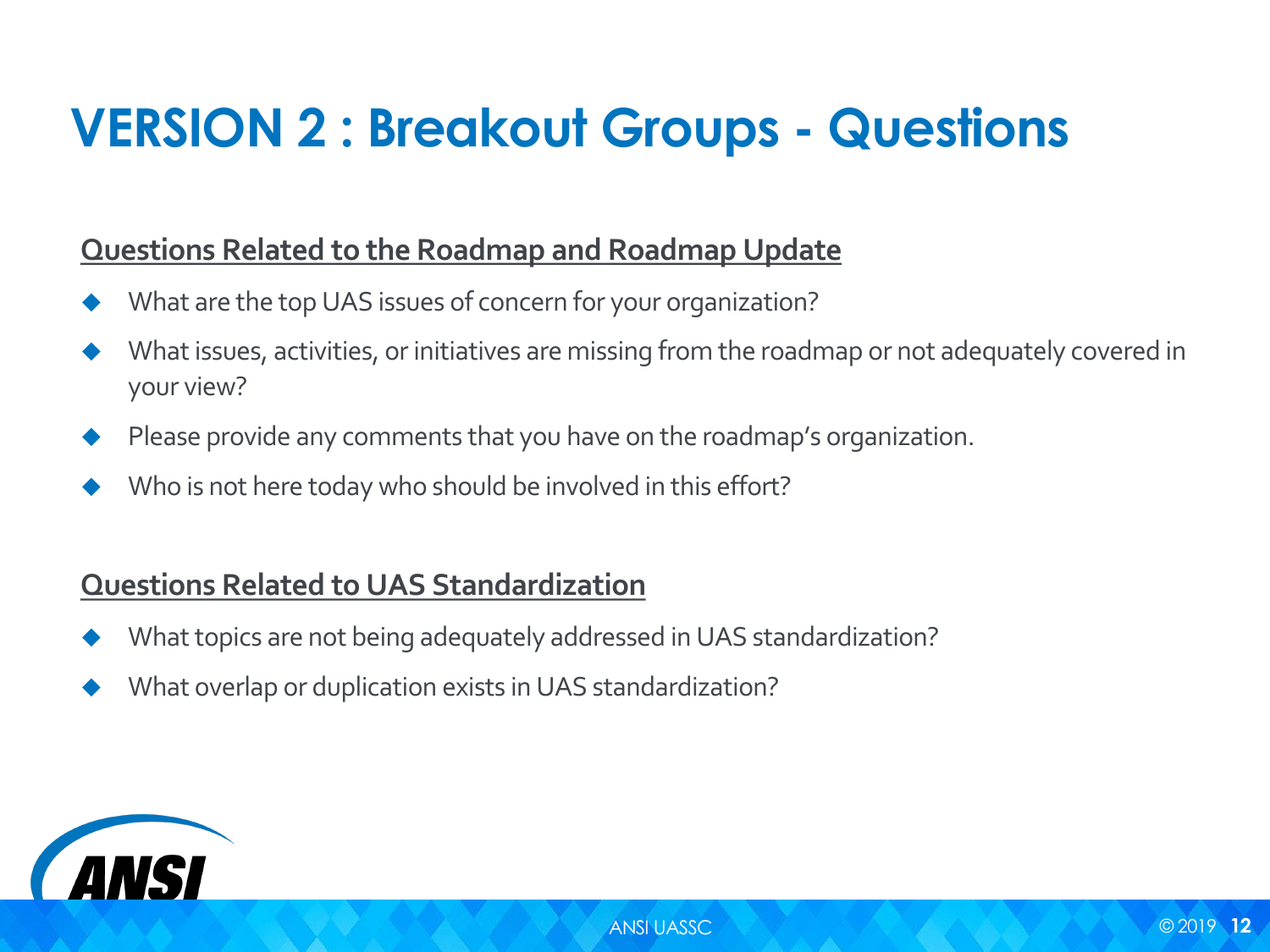

# **TIME-LINE VERSION 2 KICK-OFF SEPTEMBER 13 WASHINGTON DC**

- ◆ Steering Committee Call (Sep 19 from 3-4pm)
- ◆ Resume twice monthly WG calls (Oct 2019 Mar 2020)
	- ─ Provide updates on gaps and to text
	- ─ Discuss new areas and draft text as needed
- ◆ Public review of roadmap draft version 2.0 (Apr 2020)
- ◆ Reconvene WGs to dispose of comments (May 2020)
- ◆ Final copy edit / Publish roadmap version 2.0 (June 2020)
- ◆ Promote roadmap thereafter
- ◆ More Info at [www.ansi.org/uassc](http://www.ansi.org/uassc)

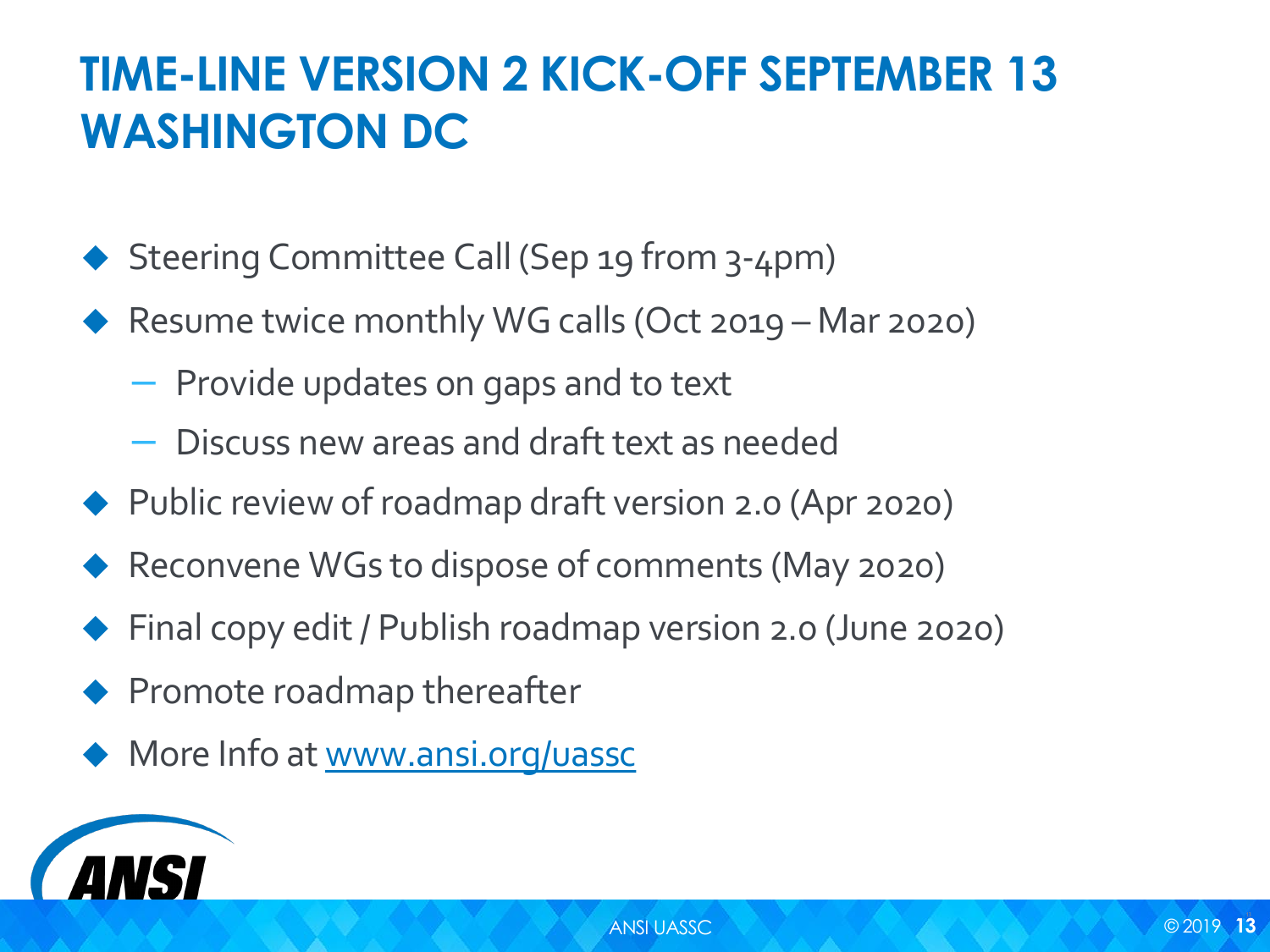## For More Information

**Headquarters New York Office** 1899 L Street, NW 25 West 43rd Street Washington, DC 20036 New York, NY 10036

### **American National Standards Institute**

11th Floor **11th Floor** T: 202.293.8020 T: 212.642.4900 F: 202.293.9287 F: 212.398.0023



### **www.ansi.org**

### **webstore.ansi.org**

**Jim McCabe Senior Director, Standards Facilitation 1-212-642-8921**

**Lucy Yarosh**

**Program Administrator, Standards Facilitation**

**1-212-642-4996**

**www.ansi.org/uassc**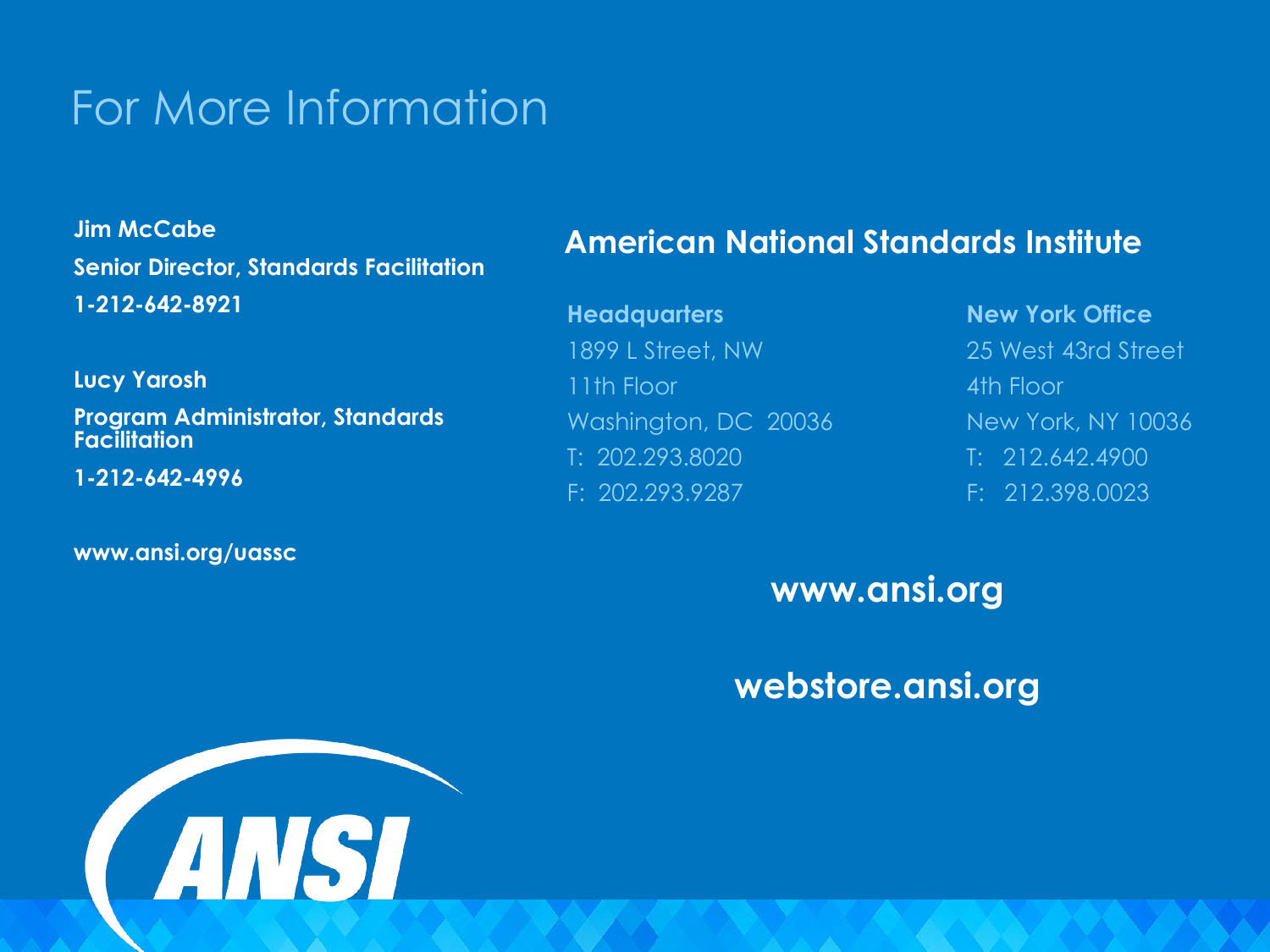

# **BACK UP SLIDES**



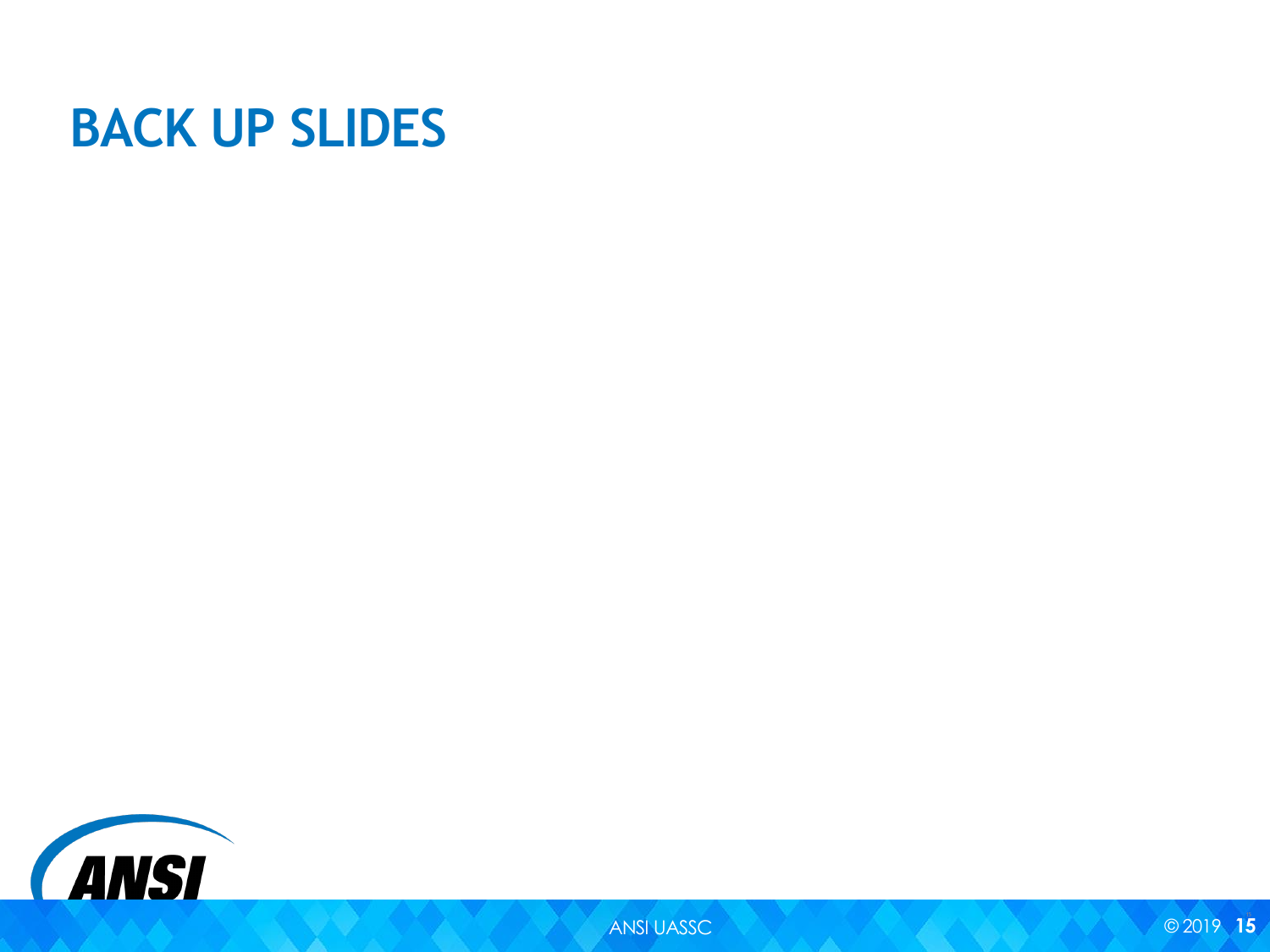# **Working Group 1 – Airworthiness (Roadmap Chapter 6)**

- Design and Construction
- **Safety**

**ANSI** 

- **Quality Assurance/Quality** Control
- ◆ Avionics and Subsystems
- **Command and Control Link**
- **Navigational Systems**
- Detect and Avoid Systems
- Software Dependability and Approval
- **Crash Protected Airborne** Recorder Systems
- ◆ Cybersecurity
- **Electrical Systems**
- **Power Sources and Propulsion** Systems
- Noise, Emissions, and Fuel Venting
- **Mitigation Systems for Various Hazards**
- ◆ Parachutes for sUAS
- Maintenance and Inspection
- **Enterprise Operations: Level of** Automation/Autonomy/ Artificial Intelligence (AI)
- Spectrum (new)

© 2019 **16**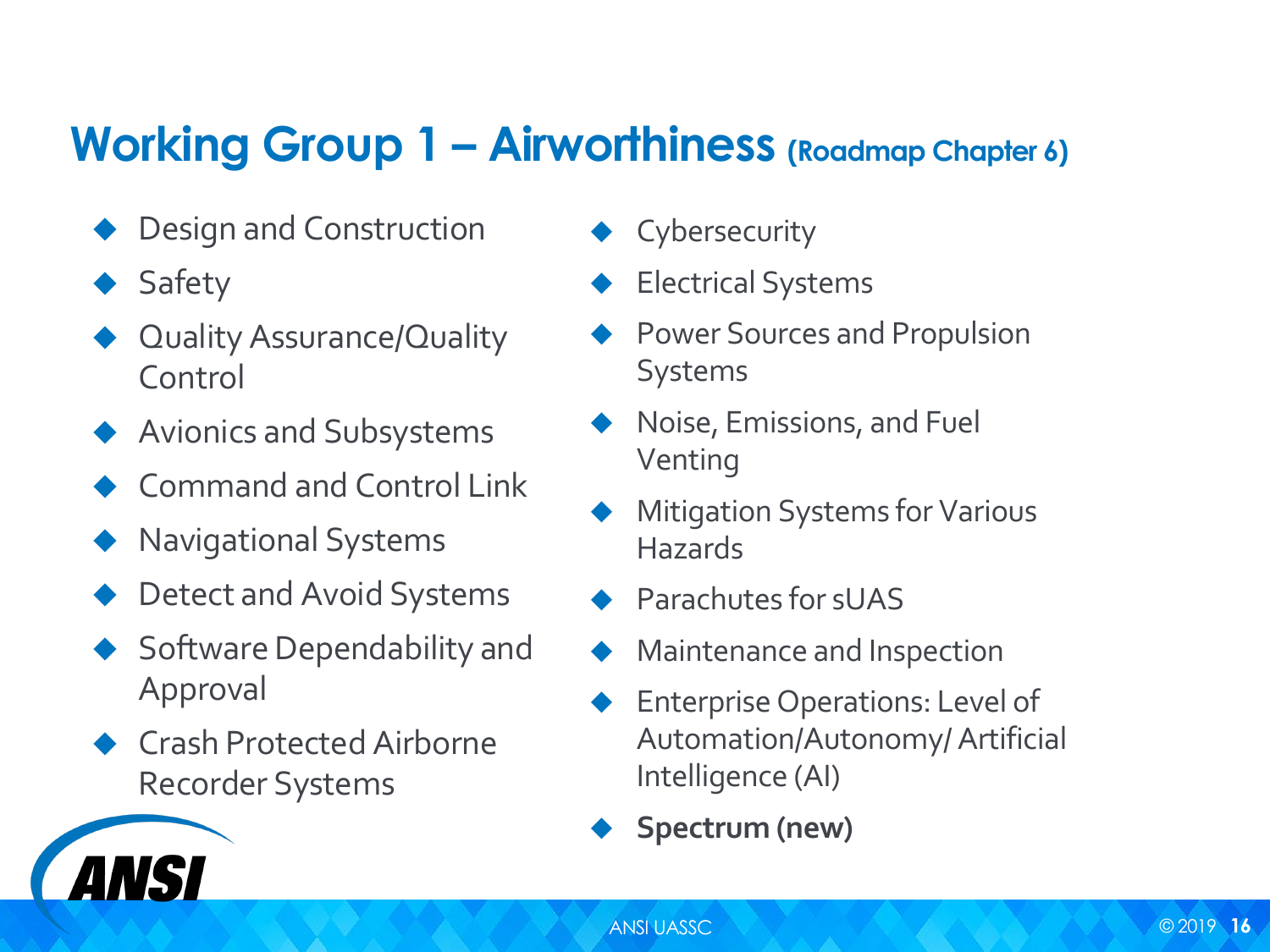## **Working Group 2 – Flight Operations: General Concerns and Personnel Qualifications (Roadmap Chapters 7 & 10)**







- 
- 
- 
- ◆ Additional Crew Members
- ◆ Maintenance Technicians
- ◆ Compliance/Audit Programs
- ◆ Human Factors in UAS
	-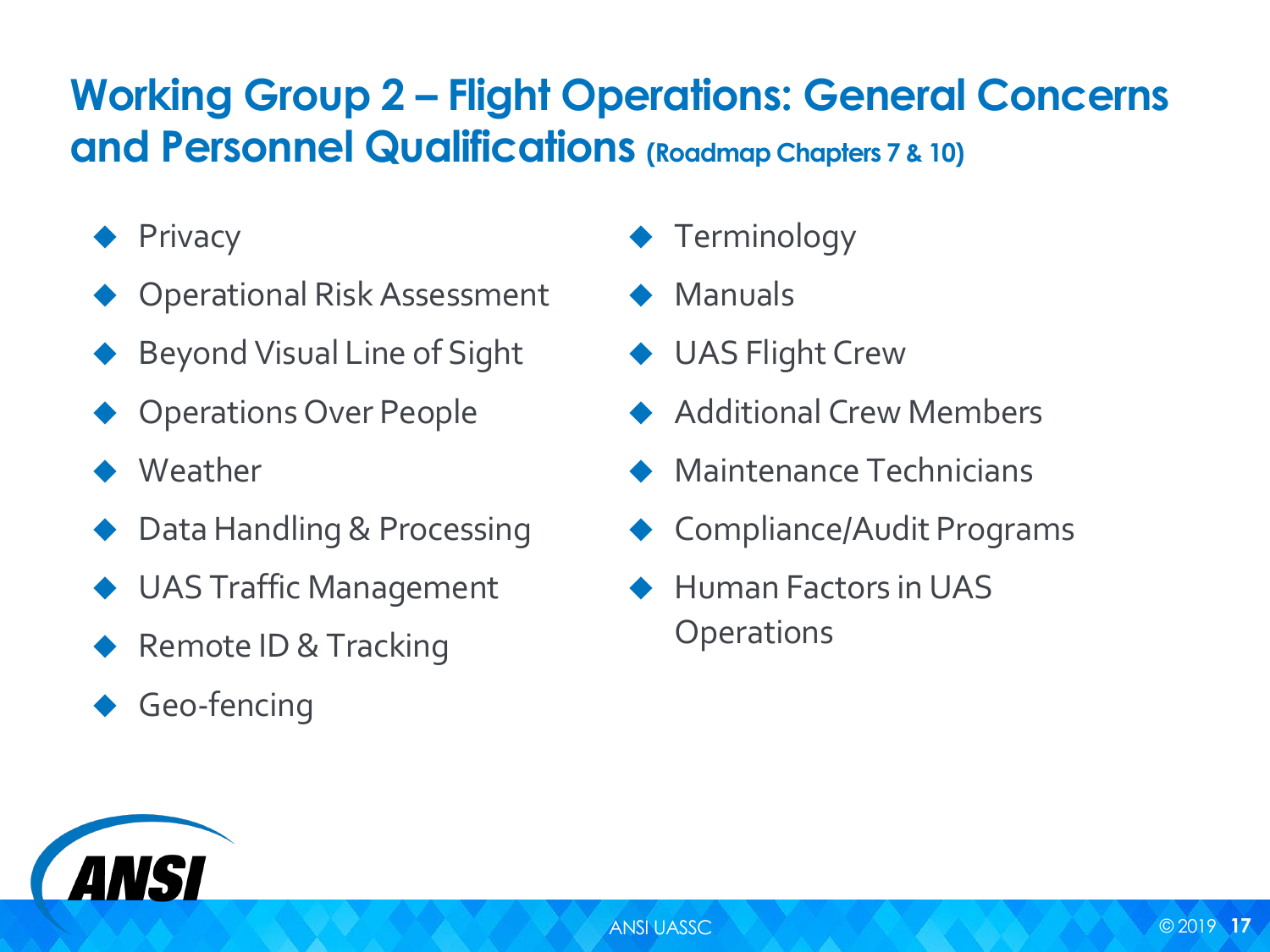# **Working Group 3 – Infrastructure Inspections and Commercial Services Operations (Roadmap Chapter 8)**

- ◆ Vertical Infrastructure Inspections
	- ─ Boilers & Pressure Vessels
	- **Cranes**
	- ─ Building Facades
	- Low-Rise Residential and Commercial Buildings
	- Communications Towers
	- **Linear Infrastructure Inspections** 
		- **Bridges**
		- **Railroads**
		- Power Transmission Lines
- **Agriculture** 
	- ─ Environmental Monitoring
	- ─ Pesticide Application
	- Livestock Monitoring and Pasture Management
- Commercial Package Delivery
- **Occupational Safety Requirements** for UAS Operated in Workplace
- **Urban Air Mobility (new)**



Wide Area Environment Infrastructure Inspections/Precision

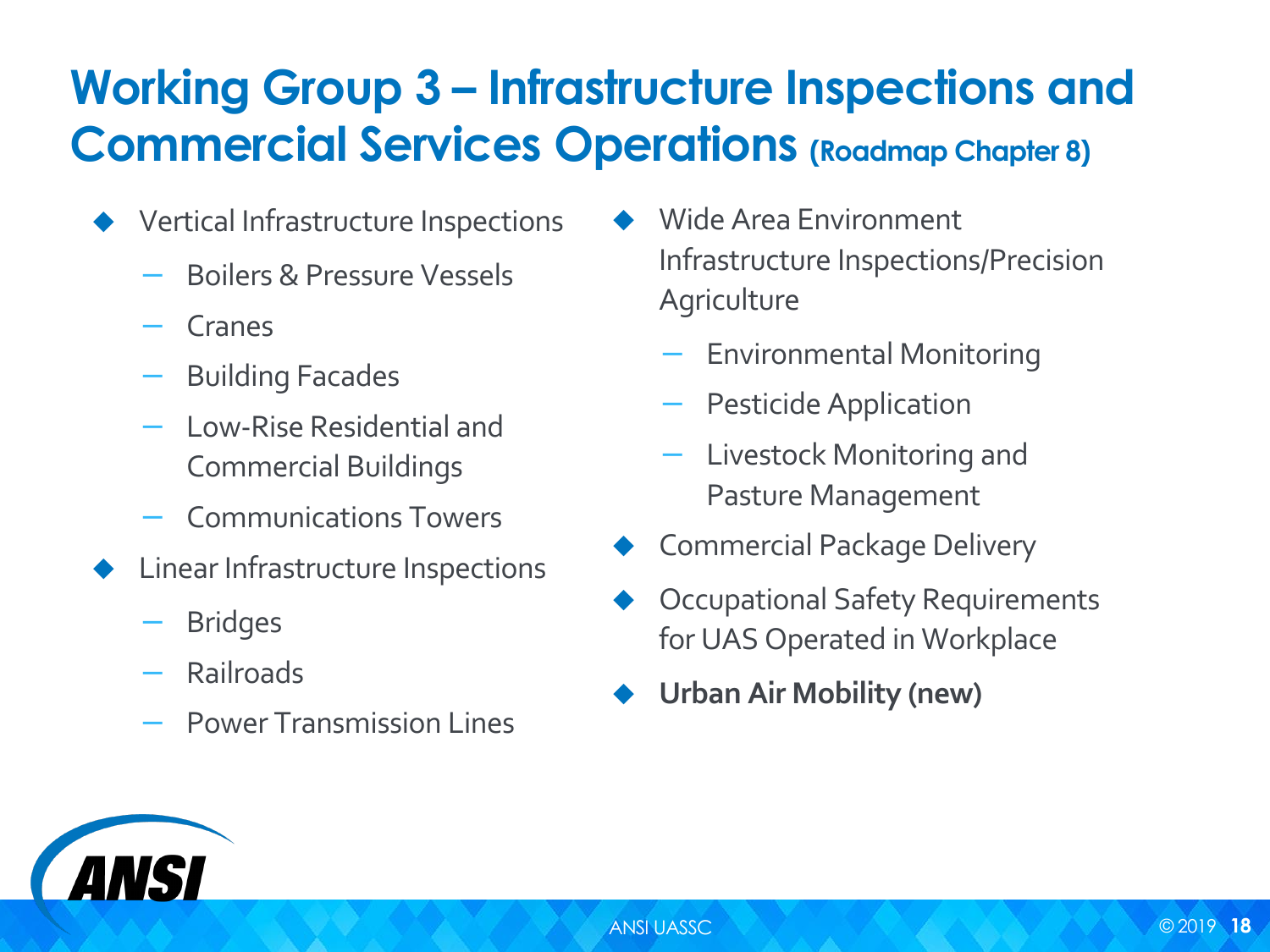## **Working Group 4 – Public Safety Operations (Roadmap Chapter 9)**

- ◆ sUAS for Public Safety **Operations**
- ◆ Hazardous Materials Incident Response and Transport
- ◆ Transport and Post-Crash Procedures Involving **Biohazards**
- ◆ Forensic Investigations Photogrammetry
- ◆ Payload Interface and Control for Public Safety Operations
- Search and Rescue
	- ─ sUAS FLIR Cameral Sensor **Capabilities** 
		-
	- ─ sUAS Automated Waypoint **Missions**
- ◆ Response Robots
- Law Enforcement Tactical **Operations**
- Counter UAS
- **Recreational Operations (new)**



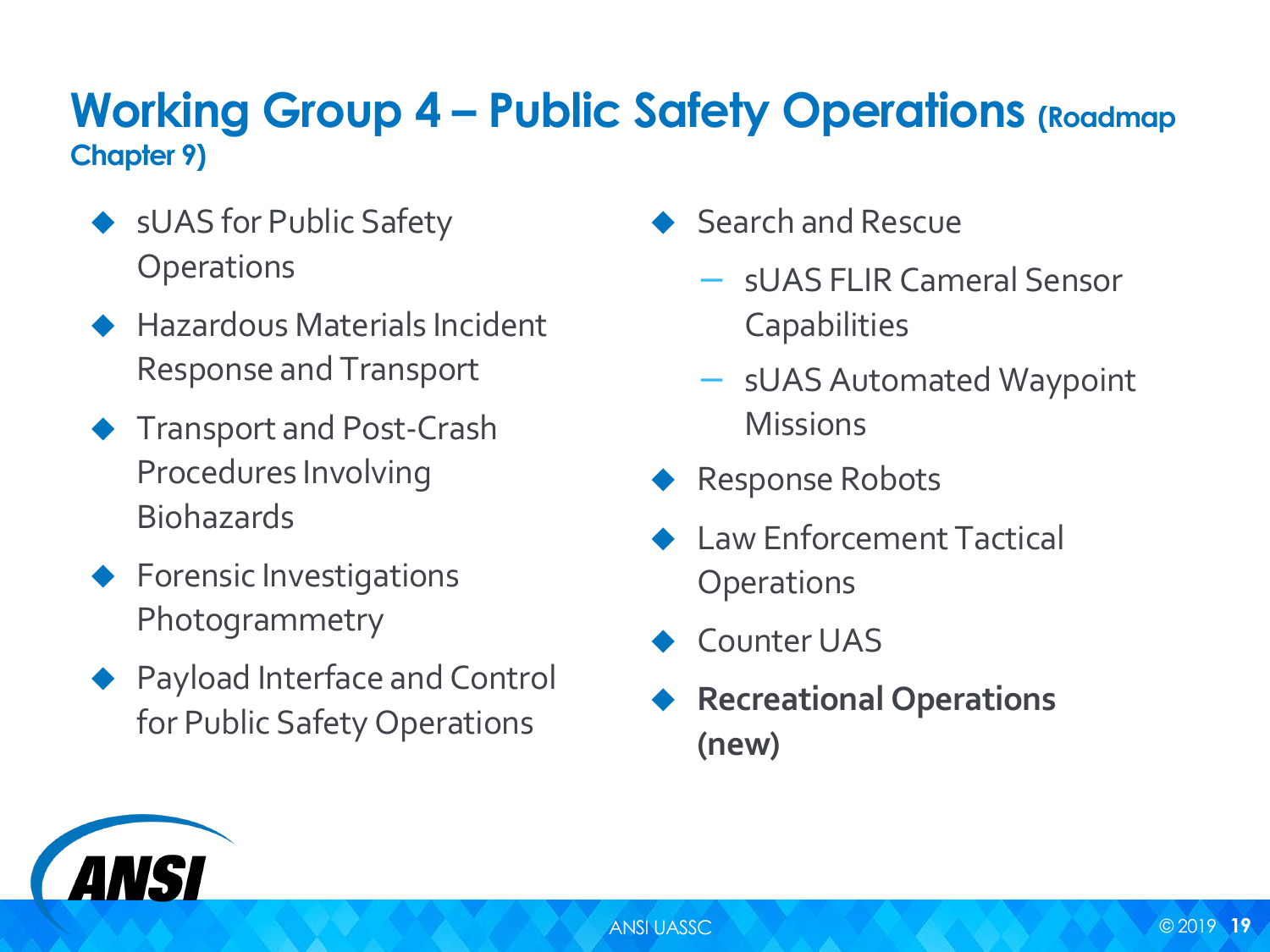## **Steering Committee Survey to Rank 40 High Priority Gaps Tier 1 – Most Critical (14)**

- Gap A1: UAS Design and Construction (D&C) Standards
- Gap A5: Command and Control (C2)/Command, Control and Communications (C3) Link Performance Requirements
- **Gap A7: UAS Navigational** Systems
- Gap A8: Protection from Global Navigation Satellite Signals (GNSS) Interference Including Spoofing and Jamming
- Gap A9: Detect and Avoid (DAA) Systems
- Gap A10: Software Dependability and Approval

**ANSI** 

- Gap A12: UAS Cybersecurity
- Gap O2: Operational Risk Assessment and Risk Mitigation
- Gap O3: Beyond Visual Line of Sight (BVLOS)
- Gap O4: UAS Operations Over People (OOP)
- Gap O8: Remote ID and Tracking: Direct Broadcast
- Gap Og: Remote ID and Tracking: Network Publishing
- Gap Sg: Counter-UAS/Drone (C-UAS) **Operations**
- ◆ Gap P8: Flight Control Automation and System Failures

© 2019 **20**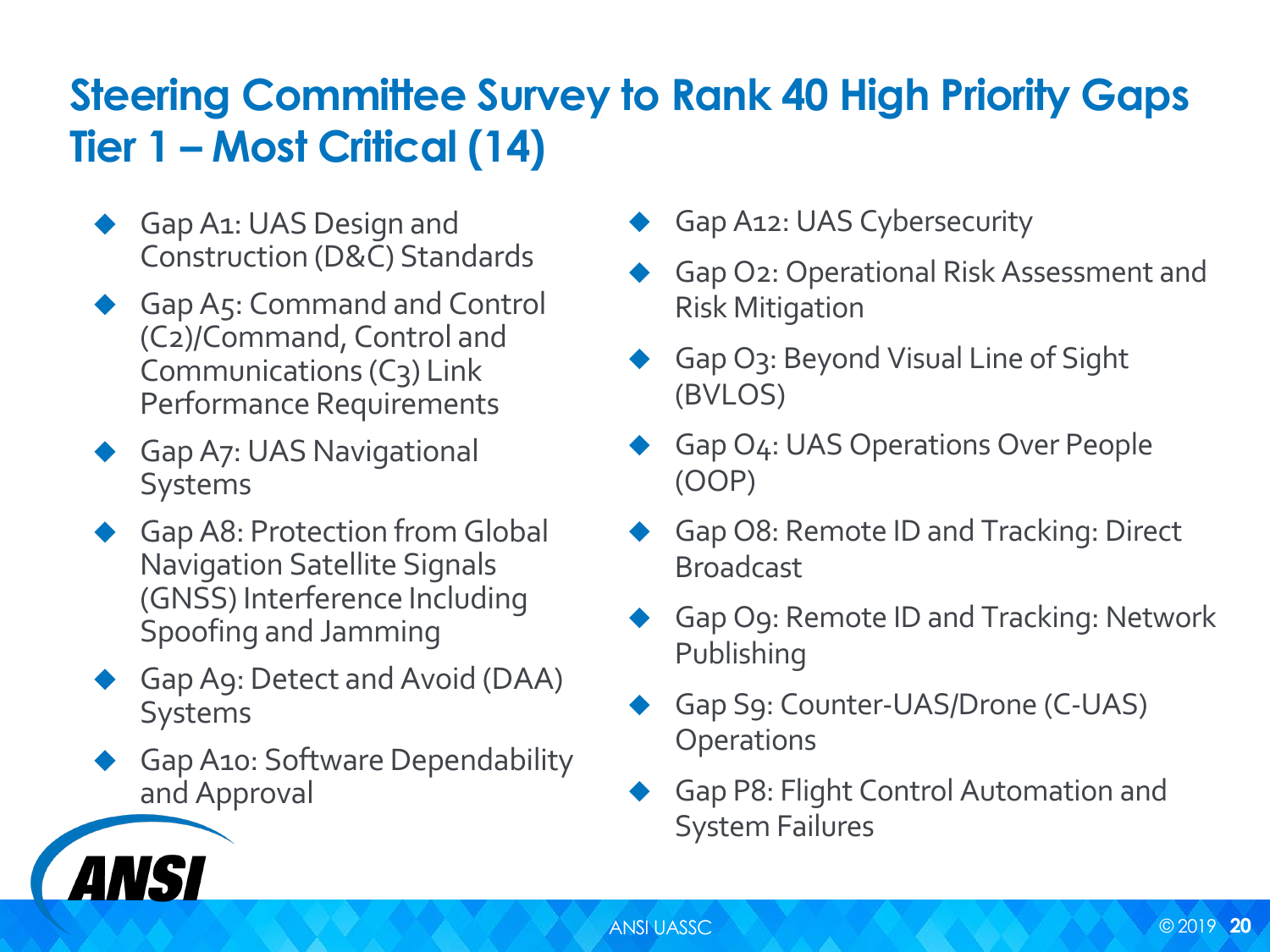# **Survey to Rank High Priority Gaps (contd.) Tier 2 – Critical (14)**

- Gap A4: Avionics and Subsystems
- Gap A6: Technical support for C<sub>2</sub>/C<sub>3</sub> link performance requirements in telecommunications standards
- Gap A16: Mitigation Systems for Various Hazards
- Gap A18: Maintenance and Inspection (M&I) of UAS

ANSI

Gap A19: Enterprise Operations: Levels of Automation/ Autonomy/ Artificial Intelligence (AI)



© 2019 **21**

- Gap O7: UTM Service Performance **Standards**
- Gap O10: Geo-fence Exchange
- Gap I12: Occupational Safety Requirements for UAS Operated in Workplaces
- Gap S1: Use of sUAS for Public Safety **Operations**
- Gap P2: Manuals (tie tier 2/3)
- Gap P3: Instructors and Functional Area **Qualification**
- Gap P5: UAS Maintenance Technicians
- Gap P9: Crew-Composition, Selection, and Training (tie tier 2/3)

Gap O5: UAS Operations and Weather